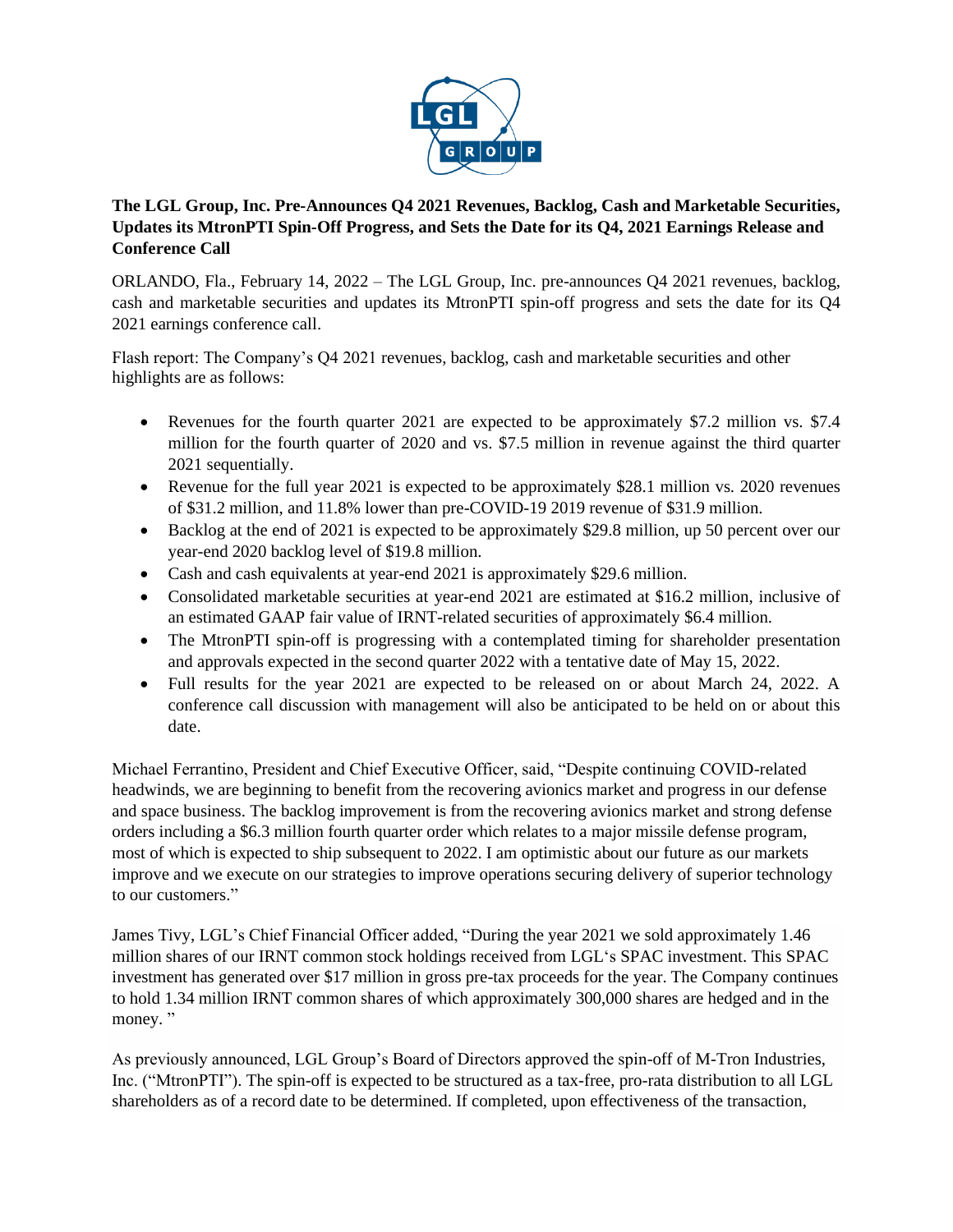LGL shareholders would own shares of both companies. Completion of any spin-off would be subject to various conditions, including approval of shareholders and relevant regulatory bodies. It is also expected that MtronPTI will be treated as discontinued operations from a GAAP reporting perspective, effective upon shareholder approval. There can be no assurance that the potential spin-off transaction will be completed in the manner described above, or at all. If LGL proceeds with the spin-off, it does not expect to complete the transaction earlier than the second quarter of 2022.

LGL believes that, if completed, the potential spin-off of MtronPTI would enable shareholders to more clearly evaluate the performance and future potential of each entity on a standalone basis, while allowing each to pursue its own distinct business strategy and capital allocation policy. Separating MTronPTI as an independent, publicly owned company positions the business to increase value to both MTronPTI and LGL Group. The spin-off permits each company to tailor its strategic plans and growth opportunities, more efficiently raise and allocate resources, including capital raised through debt or equity offerings, flexibly use its own stock as currency for teammate incentive compensation and potential acquisitions and provide investors a more targeted investment opportunity.

The LGL Group continues to strive for profitable growth internally and by acquisition. The LGL Group, on a pro-forma standalone basis after the spin-off, will continue to own and develop its frequency reference and time standard synchronization solutions business through its Precise Time and Frequency LLC ("PTF") subsidiary platform, and is expected to retain substantially all the company's cash and marketable securities.

The LGL Group has successfully spun off several businesses over its history, including Lynch Interactive, The Morgan Group, Tremont Advisors, and others. MTronPTI itself sought to become an independently listed company via an IPO, filing a form S-1 registration statement with Needham & Company as the underwriter in 2000. This IPO was pulled as a result of market conditions. MTronPTI has an established and formidable presence in its key markets today and if the spin-off is completed, the standalone MTronPTI would continue providing market-leading engineered solutions to its defense and aerospace customers. The potential spin-off is thus a continuation of the company's strategy of developing businesses and positioning them as independent entities to enhance shareholder value and alignment.